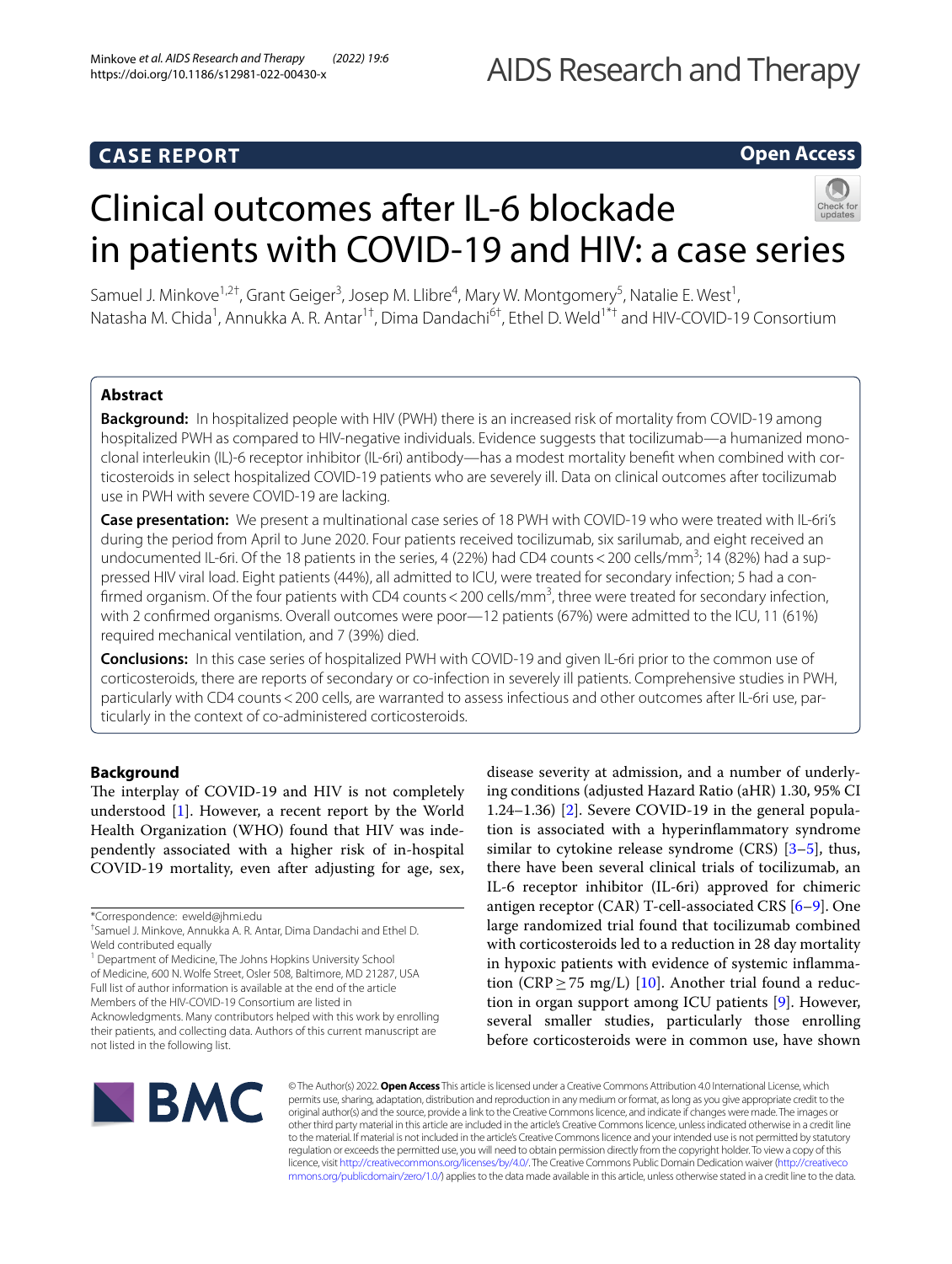mixed results, and it remains unclear which patient population benefits most  $[11-14]$  $[11-14]$ . A meta-analysis of clinical trials of patients hospitalized for COVID-19 showed that treatment with an IL-6ri was associated with signifcantly lower 28-day all-cause mortality as compared to placebo or usual care (summary odds ratio (OR) 0.86 [95% CI 0.79–0.95];  $p = 0.003$  [[15\]](#page-5-9), and tocilizumab is now part of the National Institutes of Health (NIH) and Infectious Diseases Society of America COVID-19 treatment guidance for patients hospitalized with progressive or severe COVID-19 and elevated infammatory markers [[16,](#page-5-10) [17](#page-6-0)]. But, as use of an IL-6ri can be associated with increased risk of secondary infections [[18–](#page-6-1)[21](#page-6-2)], guidelines recommend against their use in severely immunocompromised patients [[6\]](#page-5-4).

It is unclear whether PWH have increased risk for secondary infections or other adverse events after the use of IL-6ri for severe COVID-19. There are few reports of PWH receiving IL-6ri for COVID-19 [\[22,](#page-6-3) [23\]](#page-6-4). Here, we present 4 narrative case reports accompanied by a description of the outcomes of 18 patients with a diagnosis of HIV and PCR-confrmed COVID-19 treated with IL-6ri between April and June 2020. As data was retrieved from a pre-existing data base (The COVID-19 in PWH Registry [\[24](#page-6-5)]) with a diferent clinical question, the specifc IL-6ri could not always be known. Additionally, cases in this series occurred prior to the publication of the RECOVERY trial (June 16, 2020), which showed that dexamethasone lowered 28-day mortality among hospitalized patients with COVID-19 [\[8\]](#page-5-11), and prior to FDA approval of remdesivir (October, 22 2020) [\[25](#page-6-6)]. Therefore, corticosteroids and remdesivir were not routinely used, and efects arising from the combination of these drugs and IL-6ri would not be accounted for.

#### **Methods**

Data was combined from The COVID-19 in PWH Registry [[24](#page-6-5)] and from internal chart review at the Johns Hopkins Hospital (JHU IRB00249576) between April and June 2020. The COVID-19 in PWH Registry is a multinational registry (Additional fle [1](#page-4-0): Supplemental Methods) which is sponsored by the University of Missouri, Columbia (The study was reviewed by the University of Missouri Institutional Review Board and considered to be exempt MU IRB 00000731, 00009014).

# **Results**

Baseline characteristics from 18 PWH, including the 4 presented above, were collected across 8 centers in 3 countries between April 1, 2020 and June 30, 2020 and are presented in Table [1.](#page-1-0) Median age was 60.5 years (29–76), and thirteen (72%) patients were Black or Hispanic. At least 1 comorbid condition was present in 14 (78%) patients, with HTN, DM, and CKD most

<span id="page-1-0"></span>**Table 1** Baseline characteristics of HIV patients receiving IL-6 inhibition for COVID-19 pneumonia

| Pt | Sex | Age | Race/ethnicity      | Location  | Most recent VL | CD <sub>4</sub> | <b>ART</b>                    | <b>Comorbid conditions</b> |
|----|-----|-----|---------------------|-----------|----------------|-----------------|-------------------------------|----------------------------|
|    | F.  | 60  | White, non-Hispanic | Int       | Undetectable   | 600             | $2$ NRTIs + PI + INSTI        | COPD, CKD, Cirrhosis       |
| 2  | M   | 39  | Hispanic, white     | Int       | Undetectable   | 354             | $2$ NRTIs $+$ INSTI           | <b>HTN</b>                 |
| 3  | M   | 74  | Black, non-Hispanic | MA        | Undetectable   | 238             | $2$ NRTIs $+$ INSTI           | HTN, CKD, malignancy       |
| 4  | F   | 76  | Black, non-Hispanic | PA        | Undetectable   | 205             | $2$ NRTIs $+$ INSTI           | HTN, DM, Asthma, CKD       |
| 5  | M   | 61  | White, non-Hispanic | <b>NY</b> | 29             | 62              | 2 NRTIs + INSTI + CYP3Ai + PI | Asthma                     |
| 6  | M   | 60  | Hispanic; non-white | <b>NY</b> | Undetectable   | 1200            | $2$ NRTIs $+$ INSTI           | None                       |
| 7  | M   | 59  | Hispanic; non-white | <b>NY</b> | Undetectable   | 298             | $NNRTI + INSTI$               | HTN, DM                    |
| 8  | F   | 68  | Hispanic, non-white | <b>NY</b> | Undetectable   | 186             | $2$ NRTIs $+$ INSTI           | Cirrhosis                  |
| 9  | M   | 80  | Black. non-Hispanic | <b>NY</b> | Undetectable   | 296             | 2 NRTIs + NNRTI               | HTN, CKD                   |
| 10 | F   | 39  | White, non-Hispanic | <b>NY</b> | <b>Unknown</b> | 85              | $2$ NRTIs $+$ INSTI           | None                       |
| 11 | M   | 29  | Hispanic, non-white | <b>NY</b> | Undetectable   | 465             | $2$ NRTIs $+$ INSTI           | <b>HTN</b>                 |
| 12 | M   | 36  | Hispanic, white     | <b>TX</b> | 24             | 328             | 2 NRTIs + NNRTI               | None                       |
| 13 | M   | 70  | White, non-Hispanic | <b>TX</b> | Undetectable   | 260             | $2$ NRTIs $+$ INSTI           | COPD, CKD                  |
| 14 | F   | 57  | Black, non-Hispanic | PA        | 84             | 250             | $2$ NRTIs $+$ INSTI           | HTN, DM, CKD               |
| 15 | M   | 81  | Hispanic, non-white | TX        | 91             | 345             | $2$ NRTIs $+$ PI              | DM, malignancy             |
| 16 | M   | 70  | White, non-Hispanic | <b>TX</b> | Undetectable   | 260             | $2$ NRTIs $+$ NNRTI           | COPD                       |
| 17 | M   | 61  | Hispanic, non-white | <b>NY</b> | Undetectable   | NR.             | 2 NRTIs + INSTI               | HTN, CAD                   |
| 18 | M   | 57  | Black, non-Hispanic | <b>MD</b> | 326            | 111             | N/A                           | None                       |

*Pt* patient, *Int* international, *MA* Massachusetts, *PA* Pennsylvania, *NY* New York, *TX* Texas, *MD* Maryland, *VL* viral load (1000 copies/mL), *CD4* most recent documented absolute CD4 count (cells/mm [[3](#page-5-2)]), *COPD* chronic obstructive pulmonary disease, *CKD* chronic kidney disease, *HTN* hypertension, *DM* diabetes mellitus, *ART* antiretroviral therapy, *NRTI* nucleoside reverse transcriptase inhibitor, *NNRT* non-nucleoside reverse transcriptase inhibitor, *PI* protease inhibitor, *INSTI* integrase strand transfer inhibitor, *CYP3Ai* CYP3A inhibitor, *N/a* new diagnosis not on treatment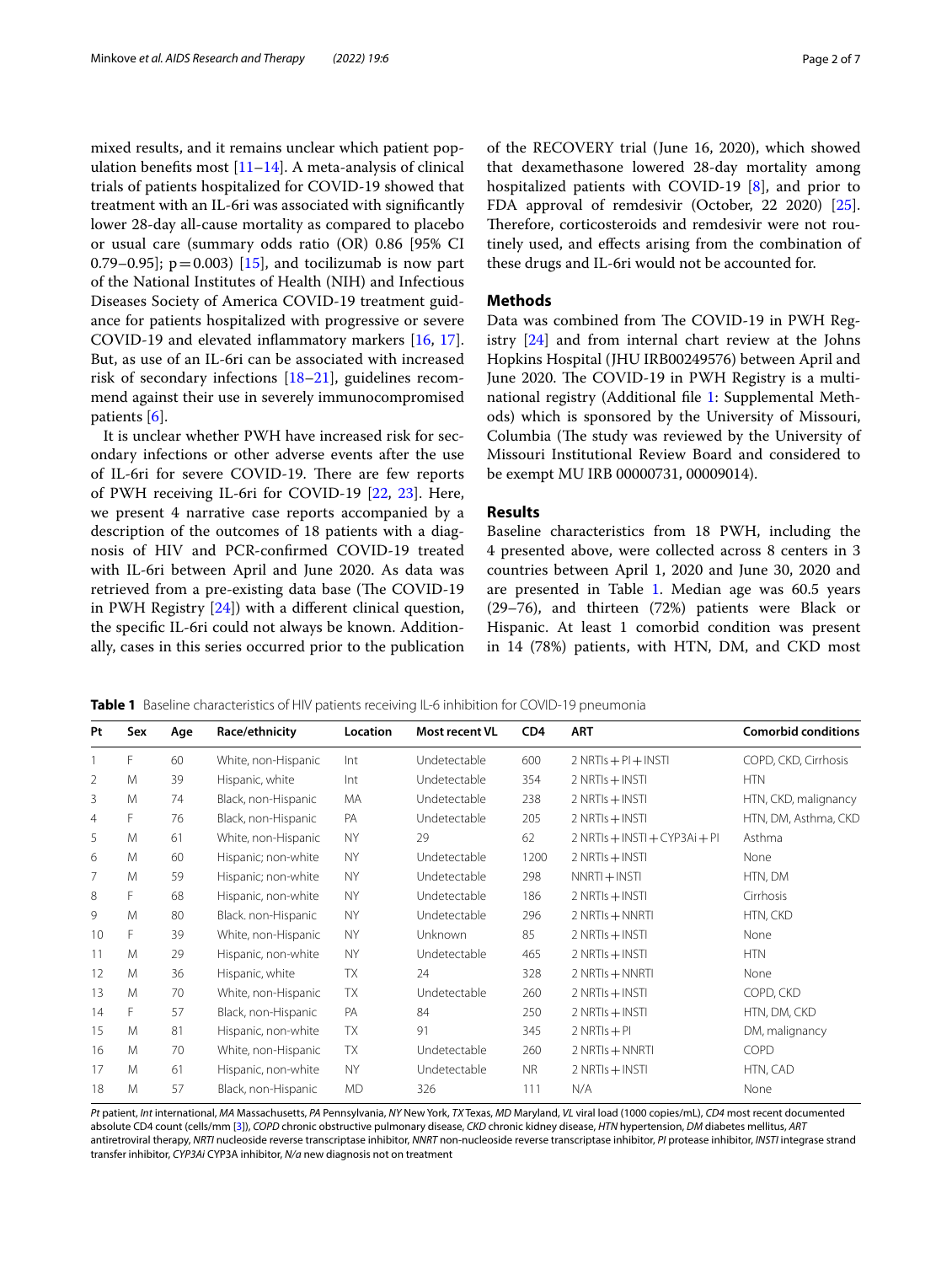commonly reported. HIV VL was<50 copies/mL in 14 (82%), unknown in 1, and>200 copies/mL in 1 patient. CD4 counts were < 200 cells/mm<sup>3</sup> in 4 (22%) patients, unknown for 1, and  $>$  200 cells/mm<sup>3</sup> in 13. All patients with previously diagnosed HIV were on antiretroviral therapy throughout their admissions; the patient with HIV/AIDS newly diagnosed during his ICU stay for COVID was never started on ART.

SARS-CoV2 was confrmed by PCR in all patients. The administered IL-6ri was tocilizumab in 4, sarilumab in 6, and an unknown IL-6ri in 8 patients (Table [2](#page-3-0)). Timing of administration was reported for 4 patients, all of them treated within 10 days of being hospitalized (3–10 days of hospitalization), and unknown for the remaining patients. Only 2 patients received corticosteroids, while none received remdesivir. On admission, median CRP was 104 (7–207) mg/L, with 9 (50%) patients > 100 mg/L. Median D-dimer was 0.26 (0–4) mg/ mL—5 patients presented with D-dimer of  $\leq$  0.002 mg/ mL, 12>0.18 mg/L, and 1 without a reported value. Presenting absolute lymphocyte count was  $< 1.0 \times 10^3$  cells/ µL in 7 (39%) patients. Secondary or opportunistic infections were treated in 8 (44%) patients, all admitted to the ICU, and 4 died. A specifc organism was identifed in 5 patients, including *Stenotrophomonas, S. aureus, C. albicans, E. cloacae, K. aerogenes* respiratory infections*,* and *disseminated VZV* (case 1). It was unclear whether these infections arose before or after IL-6ri in at least 3 of these cases. Of the 4 patients with CD4 counts<200 cells/ mm<sup>3</sup>, three were treated for secondary infection, with 2 confrmed organisms and 2 deaths, while in 13 patients with CD4 counts > 200 cells/ $mm<sup>3</sup>$ , 5 were treated for secondary infection, with 3 confrmed organisms and 5 deaths. Overall, ICU admission was required for 12 (67%) patients, including 3 of 4 subjects with CD4 counts<200 cells, and 3 of 6 patients older than 65. Eleven (61%) patients required mechanical ventilation, and death occurred in 7 (39%) patients.

# **Case presentations**

# **Case 1**

A 57-year-old man with no known medical conditions presented to the emergency department (ED) with 1 week of fevers, dyspnea, and fatigue. He was hypoxic, requiring supplemental oxygen by nasal cannula (NC). SARS-COV-2 by PCR returned positive, ceftriaxone and azithromycin were initiated, and he was hospitalized. On admission IL-6 was 92 pg/mL (ref.<10 pg/mL), CRP 7 mg/L (ref.: <  $0.5$  mg/L), and  $D$ -dimer 1 mg/L (ref.: 0.19–0.79 mg/L). On day 4 of hospitalization, hypoxemia progressed requiring intubation, and he received tocilizumab 480 mg, but not corticosteroids or remdesivir. Over the next 3 days he developed refractory hypoxemia and shock managed with prone positioning and vasopressors. Multisystem organ failure progressed, and he required continuous veno-venous hemodialysis. On day 8 of hospitalization, he developed transaminitis with AST 337 IU/L, ALT 242, alkaline phosphatase 181 that persisted. Additional infectious workup on Day 40 of hospitalization revealed a new diagnosis of AIDS (positive HIV-1 antibody, CD4 count 111 cells/mm<sup>3</sup>; HIV-RNA 326,000 copies/mL) and presumed late latent syphilis (positive anti-treponemal antibody, negative RPR, positive TPPA). He was treated with 3 once-weekly doses of Benzathine penicillin. After 47 days of hospitalization he was noted to have a difuse papular rash which became vesicular, and was unroofed. PCR testing of these lesions was positive for Varicella Zoster Virus (VZV), confrming a diagnosis of disseminated VZV. Concurrently, the patient's hypotension became refractory to vasopressors and maximal supportive measures, and care was ultimately withdrawn on hospital day 49. Autopsy was declined.

## **Case 2**

A 74-year-old man with known HIV (CD4 234 cells/ mm3 , VL undetectable, on Bictegravir/Emtricitabine/ Tenofovir alafenamide), dementia, hypertension (HTN), stage 3 chronic kidney disease (CKD), and presumed gastric carcinoma treated with one dose of pembrolizumab, presented to the ED with abdominal pain, fatigue, and altered mental status. Presenting oxygen saturation was 97% on room air (RA) but worsened, requiring supplemental oxygen. He tested positive for SARS-CoV-2 by PCR. Initial computed tomography (CT) of the chest revealed bilateral opacities, pleural efusions, and presumed worsening metastatic spread of malignancy. On admission, IL-6 was 68 pg/mL, CRP 94 mg/L, and d-dimer 4 mg/mL. He was not eligible for remdesivir due to renal function; corticosteroids were not given. On day 9 of hospitalization, with persistent hypoxia and intermittent fevers, he received 400 mg tocilizumab. On day 16, hypoxia progressed, requiring oxygen via high flow nasal cannula (HFNC). A repeat CT scan revealed worsening pleural efusions. Given his cancer diagnosis and poor prognosis, he was transitioned to comfort measures the following day and died of multisystem organ failure on day 21 of his hospitalization.

#### **Case 3**

A 60-year-old woman with prior intravenous drug use, HIV (CD4 600 cells/mm<sup>3</sup> , undetectable HIV VL, on Abacavir/Lamivudine+Raltegravir), recently cured hepatitis C virus, cirrhosis, and Stage 1 CKD presented to the ED with cough, headache, dyspnea, fevers, sore throat, myalgias, and fatigue. She was hypoxic, initially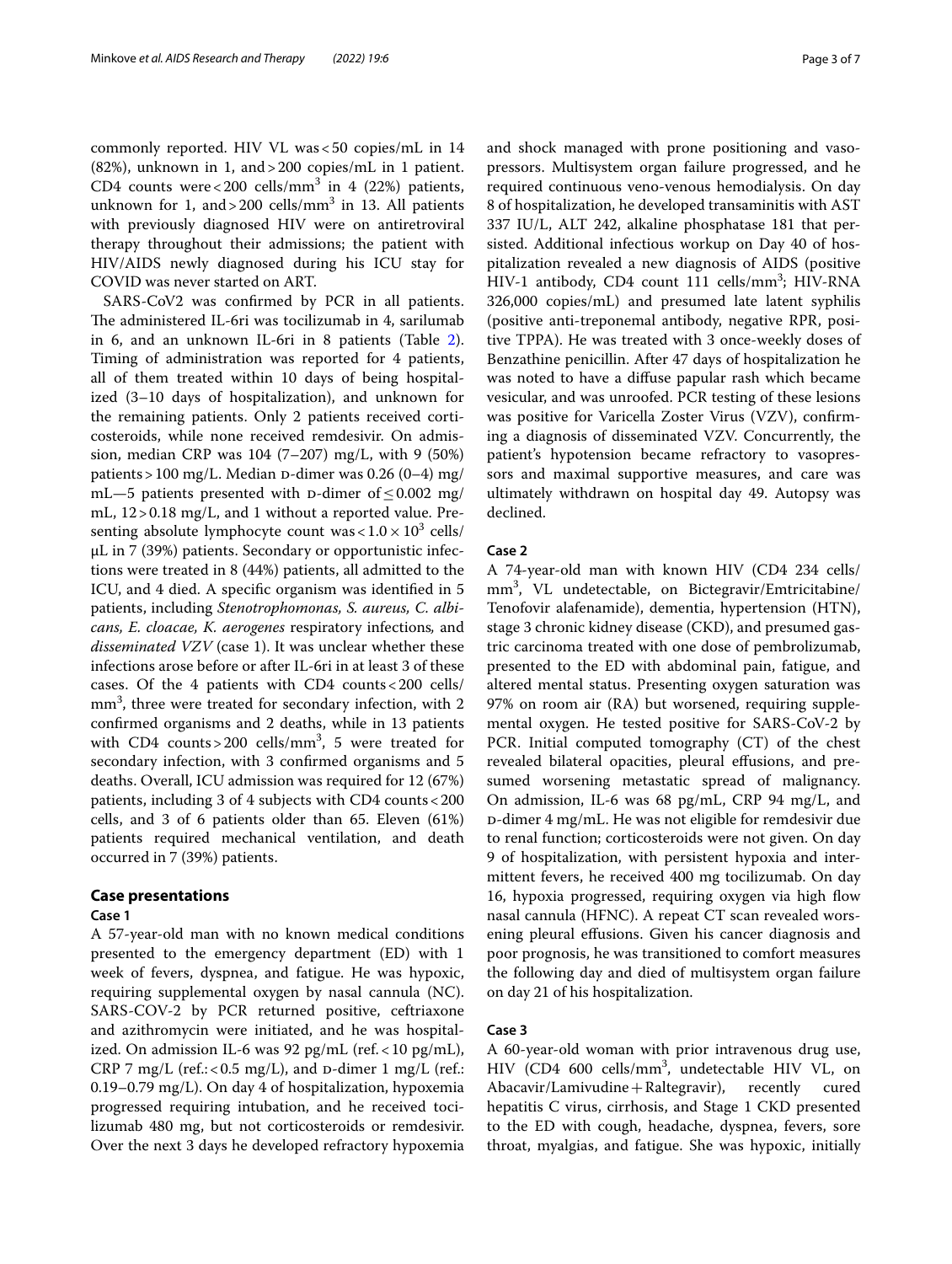<span id="page-3-0"></span>

| ᅕ                  | IL-6 Inhibitor | Hospital day IL-6i<br>administered | Corticosteroids | <b>CRP*</b>    | <b>D-Dimer</b>     | ALC (%)  | Treated for secondary infection<br>confirmed organism | ICU admission | Mechanical<br>ventilation | Discharged<br>alive |
|--------------------|----------------|------------------------------------|-----------------|----------------|--------------------|----------|-------------------------------------------------------|---------------|---------------------------|---------------------|
|                    | Tocilizumab    |                                    |                 |                | $\frac{100}{100}$  | 1.1(38)  | $\frac{1}{2}$                                         | $\frac{1}{2}$ | $\frac{1}{2}$             | Yes                 |
|                    | Tocilizumab    |                                    |                 | $117*$         | 542                | 1.1(25)  | $\frac{1}{2}$                                         | $\frac{1}{2}$ | $\frac{1}{2}$             | Yes                 |
|                    | Tocilizumab    | σ                                  |                 | $64*$          | 4000               | 1.0(14)  | $\frac{1}{2}$                                         | $\frac{1}{2}$ | $\frac{1}{2}$             | $\frac{1}{2}$       |
|                    | i<br>K         | NR**                               |                 | $\frac{1}{2}$  | 1269               | 0.7(10)  | $\frac{1}{2}$                                         | $\frac{1}{2}$ | $\frac{1}{2}$             | Yes                 |
|                    | ik<br>Z        | **<br>NR                           |                 | 308            | 103                | 0.3(6)   | Yes (unknown)                                         | Yes           | yes                       | $\frac{1}{2}$       |
| vΩ                 | Sarilumab      | NR**                               |                 | 89             | 226                | 1.7(32)  | Yes (unknown)                                         | Yes           | Yes                       | Yes                 |
|                    | å<br>NR        | **<br>NR                           |                 | 88             | 184                | 0.1(4)   | Yes (S. maltophilia)                                  | Yes           | Yes                       | $\frac{1}{2}$       |
| $\infty$           | ή¥             | NR**                               | z               | 85             | $\frac{\alpha}{2}$ | 0.7(19)  | $\frac{1}{2}$                                         | $\frac{1}{2}$ | $\frac{1}{2}$             | Yes                 |
| Ō                  | å<br>NR        | **<br>Z                            | z               | $\frac{34}{3}$ | 1115               | 0.6(5)   | $\frac{1}{2}$                                         | $\frac{1}{2}$ | $\frac{1}{2}$             | Yes                 |
|                    | å<br>NR        | i<br>NR**                          | z               | $\overline{4}$ | 210                | 3.8 (34) | Yes (S. aureus)                                       | Yes           | Yes                       | Yes                 |
|                    | å<br>NR        | NR**                               | Z               | $\infty$       | 264                | 1.3(14)  | Yes (E. cloacae)                                      | Yes           | Yes                       | Yes                 |
|                    | Sarilumab      | **<br>Z                            | z               | 178            | $\circ$            | 1.4(13)  | $\frac{1}{2}$                                         | Yes           | Yes                       | Yes                 |
| m                  | Sarilumab      | NR**                               | z               | ಸ              |                    | 1.2(11)  | $\frac{1}{2}$                                         | Yes           | Yes                       | $\frac{1}{2}$       |
| 4                  | Sarilumab      | **NR                               | z               | ᡡ              | 492                | 1.7(29)  | $\frac{1}{2}$                                         | $\frac{1}{2}$ | $\frac{1}{2}$             | Yes                 |
| S                  | Sarilumab      | NR**                               | z               | 26             |                    | 0.7(8)   | Yes (k.aaerogenes, S. epidermidis)                    | Yes           | Yes                       | $\frac{1}{2}$       |
| $\overline{\circ}$ | Sarilumab      | **NR                               | z               | 207            |                    | 1.14(11) | $\frac{1}{2}$                                         | Yes           | Yes                       | $\frac{1}{2}$       |
|                    | ik<br>Z        | NR**                               | z               | 187            | 315                | 0.2(1)   | Yes (unknown)                                         | Yes           | Yes                       | Yes                 |
| $\infty$           | Tocilizumab    | 4                                  | z               | $\tilde{7}^*$  |                    | 1.0(8)   | Yes (V. Zoster)                                       | Yes           | Yes                       | $\frac{1}{2}$       |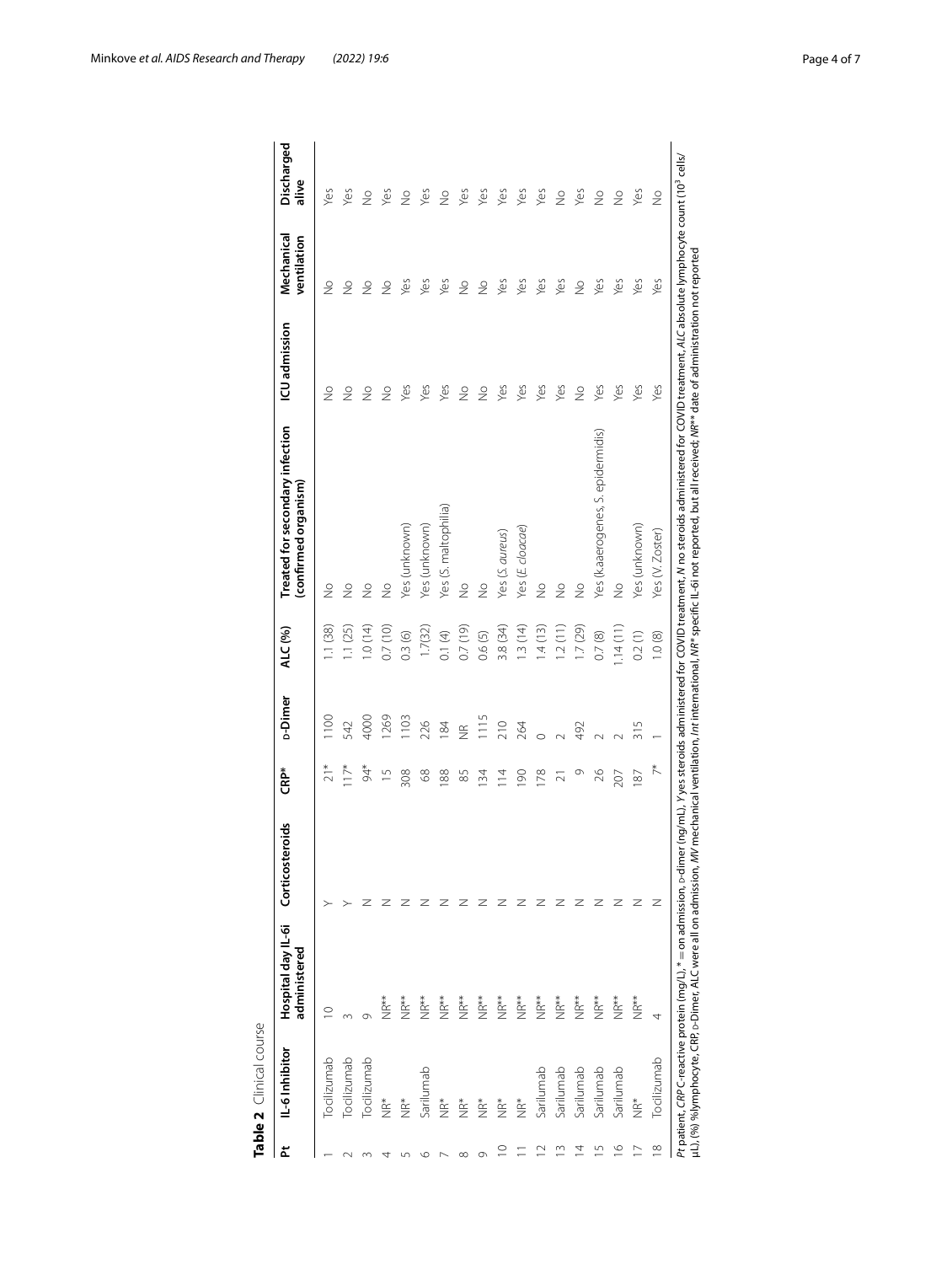requiring 3–5 L/min of oxygen via NC, but soon escalated to Bilevel Positive Airway Pressure (BiPAP). Initial chest X-ray (CXR) revealed multifocal opacities, and contrasted chest CT was suggestive of viral pneumonia without a pulmonary embolism. SARS-CoV-2 RT-PCR was positive, she was initiated on ceftriaxone and azithromycin and hospitalized. On admission CRP was 21 mg/L, D-dimer 1.1 mg/mL, and absolute lymphocyte count  $0.9 \times 10^3$  cells/ $\mu$ L. She was treated with corticosteroids, but not remdesivir. On Hospital Day 2, she received 400 mg of tocilizumab and initiated 4 days of methylprednisolone and hydroxychloroquine. On day 8 of hospitalization, p-dimer peaked at 2023 ng/mL. Thereafter, she improved and was discharged to a continuing care facility on day 27 of her hospitalization with complete clinical recovery.

## **Case 4**

A 39-year-old man with HIV (CD4 354 cells/mm<sup>3</sup>, HIV VL undetectable, on Elvitegravir/Cobicistat/Emtricitabine/Tenofovir-alafenamide plus Darunavir 800 mg daily) and HTN presented with cough, dyspnea, fevers, sore throat, myalgias, and fatigue. In the ED, he was tachypneic, but saturating 96% on room air. SARS-CoV-2 was positive by RT-PCR. He was initiated on ceftriaxone, azithromycin, and hydroxychloroquine, and hospitalized. CXR revealed multifocal opacities, and on admission IL-6 was 73 pg/mL, CRP 117 mg/L,  $D$ -dimer 0.5 mg/mL, fbrinogen 984 mg/dL, and absolute lymphocyte count  $0.8 \times 10^3$  cells/µL. Over the next 2 days, hypoxia worsened and he required HFNC  $O<sub>2</sub>$ . IL-6 and  $D$ -dimer rose to 296 pg/mL and 843 ng/mL, respectively. On day 3 of hospitalization, he received 400 mg tocilizumab and initiated 4 days of methylprednisolone. He improved clinically and was discharged home on RA on hospital day 9.

# **Discussion**

Here we report one of the frst case series of PWH who received IL-6ri for severe COVID-19, comprising 18 individuals. Most patients did not receive corticosteroids or remdesivir because of local standard of care in this time period early in the pandemic. 77% of the patients in this series had at least one co-morbid condition, increasing their risk for worse outcomes. The first diagnosis of HIV in a patient with AIDS at the time of ICU admission for COVID-19 (also previously reported) [\[22](#page-6-3), [23\]](#page-6-4) makes a compelling case for routine HIV screening on all patients hospitalized with severe or critical COVID-19.

All previously diagnosed patients were on anti-retroviral therapy, and HIV VL was<50 copies/mL in 82% of patients, with CD4 counts over 200 cells/mm<sup>3</sup> in 78% of patients. Still, there was a high prevalence of secondary infections. Although we are uncertain when the

infections were present compared to administration of IL-6ri, clinical outcomes in the overall cohort and particularly among patients treated for secondary infection were poor, with death occurring in half of patients treated for infection. This is unsurprising given the baseline prognostic indicators, timing of this study during early pandemic surge [[26](#page-6-7)], and the lack of contemporaneously available efficacious treatments such as corticosteroids and remdesivir [[6](#page-5-4)].

As one of the only series of PWH receiving IL-6ri, this study adds a critical clinical perspective for providers treating PWH and COVID-19. The series draws from an ethnically diverse population from 8 hospitals with a high prevalence of co-morbid conditions. Confrmation of secondary infecting organisms was available for 64% of the patients treated for secondary infections, adding to an understanding of the diversity of secondary infections (along with COVID-19) which might behave opportunistically after treatment with IL-6ri.

As a case series, this series is retrospective, and the number of patients is few. Cases accrued prior to corticosteroids and remdesivir becoming standard of care for the treatment of COVID-19; only 2 patients received corticosteroids while none received remdesivir. Additionally, institutional policies on criteria and timing of administration of IL-6ri varied widely by site, and were not always clearly documented. Finally, data were obtained from a database that did not include specifcation of which exact IL-6ri was used, and this information was therefore not always obtainable. As head-to-head comparisons of one IL-6ri verses another are scarce, the impact of this limitation on the results is unclear.

#### **Conclusion**

There is currently a lack of data on how best to individualize care for PWH with COVID-19. Immune-based therapy for COVID-19, while potentially lifesaving, may have potential for harm in certain immunocompromised patients, such as PWH with CD4<200 cells/mm<sup>3</sup> or AIDS. Given the tens of millions of PWH living in settings with poor access to COVID-19 vaccines, this series highlights the need for further high-quality investigations of IL-6ri in PWH who are hospitalized with COVID-19.

#### **Supplementary Information**

The online version contains supplementary material available at [https://doi.](https://doi.org/10.1186/s12981-022-00430-x) [org/10.1186/s12981-022-00430-x.](https://doi.org/10.1186/s12981-022-00430-x)

<span id="page-4-0"></span>**Additional fle 1**: Supplementary methods

#### **Acknowledgements**

New York University Grossman School of Medicine, NY: Savannah Karmen-Tuohy, BS; Philip M. Carlucci, BS; Ioannis M. Zacharioudakis, MD; Joseph Rahimian, MD; Fainareti N Zervou, MD; Gabriel Rebick, MD; Anna Stachel, Ph.D.; Shini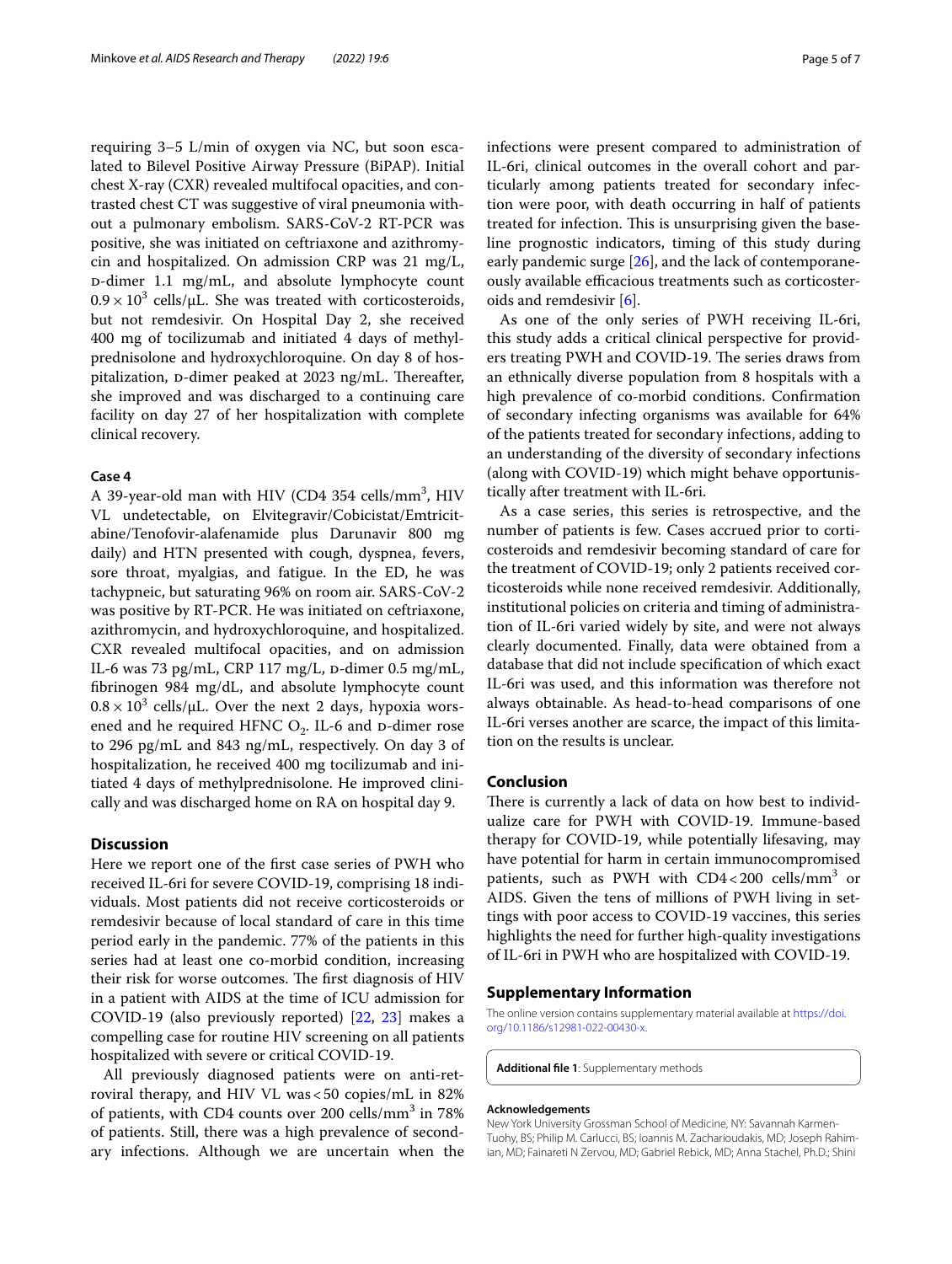Tang, BS; Dan Ding, MA. Johns Hopkins University, MD: Joyce L Jones, MD, MS; Jason E. Farley, Ph.D., MPH; Kelly E. Dooley, MD, Ph.D. Barbara E. Wilgus, MSN, CRNP; Michael Sanchez, DNP, CRNP, FNP-BC, FAANP. UT Southwestern Medical Center/Parkland Memorial Hospital, TX, USA: Jeremy Chow, MD, MS; Ellen Kitchell, MD; Shannon Koh, MD; Daniel Maxwell, MD; Abby Lau, MD; Shamika Brooks APRN, FNP-C, AAHIVS; Jessica Chu, PA-C; Joshua Estrada, PA-C, AAHIVS, and Susana M. Lazarte, MD. Wellstar Kennestone Regional Medical Center, GA: Folasade Arinze, MD, MPH; Adero Francis, MD; Neha Paranjape, MD, MPH. Brigham and Women's Hospital, MA: Paul E. Sax, MD. Vanderbilt University Medical Center, TN: Celestine N. Wanjalla MD, PhD; Asghar N. Kheshti, Samuel Bailin MD, John R. Koethe MD, Sean G. Kelly MD, Stephen P. Raffanti MD. Baylor College of Medicine, TX: Shital M. Patel, MD, MS; Teena Huan Xu, MD; Melanie Goebel, MD. Infectious Diseases and Fight AIDS Foundation, University Hospital Germans Trias, Badalona, Spain. Puerta de Hierro Majadahonda University Hospital, Madrid, Spain: Alberto Díaz-De Santiago, MD, Ph.D. Santa Clara Valley Medical Center, CA: Manoj Ray, MD; Carol Hu, MD. Saint Michael's Medical Center, NJ: Jihad Slim, MD. Tower Health, PA: Ann Marie Porreca Kratz, PharmD, BCPS, BCIDP. Temple University Health System, PA: David E. Koren, PharmD; Kayla Hiryak, PharmD. The University of Arkansas for Medical Sciences, AR: Brannon Hill, PharmD; Ryan K Dare, MD, MS; Stacie Bordelon, PharmD, AAHIVP; Brett Bailey, PharmD. University of Maryland, MD: John W. Baddley, MD, MSPH. University of Kansas Medical Center, KS: D. Matthew Shoemaker, DO. AMITA Health Saint Francis Hospital, IL: Guillermo Rodriguez-Nava, MD. Mayo Clinic College of Medicine, Rochester, MN: FNU Shweta, MBBS. The University of California, San Francisco Medical Center, CA: Carolyn Chu, MD, MSc; Catherine Pearson, MD. The Polyclinic, WA: Amy Treakle, MD. Case Western Reserve University, OH: Jennifer J. Furin, MD, Ph.D. MetroHealth Medical Center, OH: Milana Bogorodskaya, MD. Hackensack University Medical Center, NJ: Samit Desai, MD. Hurley Medical Center/Michigan State University College of Human Medicine, MI: Danielle Osterholzer, MD. San Joaquin General Hospital, CA: Jered Arquiette, PharmD, BCPS-AQ ID. University of Washington, WA: Emily S. Ford, MD. University of Maryland Medical Center Midtown Campus, MD: Patrick R. Ching, MD, MPH. Alexandra Hospital, National University Health System (NUHS), Singapore: Louisa Sun, MBBS, MRCP. Washington University, MO. Advocate Aurora St. Luke's Medical Center, WI: Brian P. Buggy, MD. Indiana University Health, IN: Amir Tirmizi, MD. Mount Sinai Hospital, IL: Sarah Argentine, NP. SOVAH health, VA: Balaji Desai, MD. Icahn School of Medicine at Mount Sinai, NY: Talia H. Swartz, MD, PhD. Callen-Lorde Community Health: Dusty Latimer, PA-C. University of Missouri, Columbia: Maraya Camazine, MS; Andres Bran, MD.

The authors would like to acknowledge the HIV-COVID-19 consortium and the many contributors who helped with this work by enrolling their patients, and collecting data.

#### **Authors' contributions**

As principal investigator, DD had full access to all the data in the study and takes responsibility for the integrity of the data and the accuracy of the data analysis. Study concept and design: SJM, EDW. Acquisition of data: All authors. Analysis and interpretation of data: All authors. Drafting of the manuscript: SJM, AAR Antar, DD, EDWeld. All authors read and approved the fnal manuscript.

#### **Funding**

This research received no specifc grant from any funding agency in the public, commercial, or not-for-proft sectors.

#### **Availability of data and materials**

Raw data were generated from The COVID-19 in PWH Registry [\[24](#page-6-5)] and from internal chart review at the Johns Hopkins Hospital (JHU IRB00249576). Derived data supporting the fndings of this study are available from the corresponding author EDW on request.

# **Declarations**

#### **Ethics approval and consent to participate**

Data was combined from The COVID-19 in PWH Registry [\[24\]](#page-6-5) and from internal chart review at the Johns Hopkins Hospital (JHU IRB00249576) between April and June 2020. The COVID-19 in PWH Registry is a multi-national registry (Additional fle [1](#page-4-0): Supplemental Methods) which is sponsored by the University of Missouri, Columbia (The study was reviewed by the University

of Missouri Institutional Review Board and considered to be exempt MU IRB 00000731, 00009014). Anonymized patient data were collected without the need for informed consent.

# **Consent for publication**

The authors agree to deliver to the responsible editor(s) on a date to be agreed upon the manuscript created according to the Instructions for Authors.

#### **Competing interests**

The authors have no competing interests to disclose.

#### **Author details**

<sup>1</sup> Department of Medicine, The Johns Hopkins University School of Medicine, 600 N. Wolfe Street, Osler 508, Baltimore, MD 21287, USA. <sup>2</sup>Critical Care Medicine Department, National Institutes of Health, Bethesa, USA.<sup>3</sup> University of Missouri-Columbia School of Medicine, Columbia, USA. <sup>4</sup>Infectious Diseases and Fight AIDS Foundation, University Hospital Germans Trias, Badalona, Spain. <sup>5</sup> Department of Infectious Diseases, Brigham and Women's Hospital, Boston, USA. <sup>6</sup> Department of Medicine, University of Missouri, Columbia, USA.

## Received: 16 November 2021 Accepted: 22 January 2022 Published online: 11 February 2022

#### **References**

- <span id="page-5-0"></span>1. Eisinger RW, Lerner AM, Fauci AS. HIV/AIDS in the era of Coronavirus 2019: a juxtaposition of 2 pandemics. J Infect Dis. 2021;224:1455–61.
- <span id="page-5-1"></span>2. WHO. Clinical features and prognostic factors of COVID-19 in people living with HIV hospitalized with suspected or confrmed SARS-CoV-2 infection. 2021.
- <span id="page-5-2"></span>3. Chen X, Zhao B, Qu Y, et al. Detectable serum severe acute respiratory syndrome coronavirus 2 viral load (RNAemia) is closely correlated with drastically elevated interleukin 6 level in critically ill patients with coronavirus disease 2019. Clin Infect Dis. 2020;71(8):1937–42.
- 4. Del Valle DM, Kim-Schulze S, Huang HH, et al. An infammatory cytokine signature predicts COVID-19 severity and survival. Nat Med. 2020;26(10):1636–43.
- <span id="page-5-3"></span>5. Herold T, Jurinovic V, Arnreich C, et al. Elevated levels of IL-6 and CRP predict the need for mechanical ventilation in COVID-19. J Allergy Clin Immunol. 2020;146(1):128-136e124.
- <span id="page-5-4"></span>6. COVID-19 Treatment Guidelines Panel. Coronavirus Disease 2019 (COVID-19) Treatment Guidelines. National Institutes of Health. 2021.
- 7. Bhimraj A, Morgan RL, Shumaker AH, et al. Infectious Diseases Society of America Guidelines on the Treatment and Management of Patients with COVID-19. Clin Infect Dis. 2020. [p 22, referenced 6.20.2021]
- <span id="page-5-11"></span>8. Group RC, Horby P, Lim WS, et al. Dexamethasone in hospitalized patients with COVID-19. N Engl J Med. 2021;384(8):693–704.
- <span id="page-5-5"></span>Investigators R-C, Gordon AC, Mouncey PR, et al. Interleukin-6 receptor antagonists in critically ill patients with COVID-19. N Engl J Med. 2021;385:1147.
- <span id="page-5-6"></span>10. Group RC. Tocilizumab in patients admitted to hospital with COVID-19 (RECOVERY): a randomised, controlled, open-label, platform trial. Lancet. 2021;397(10285):1637–45.
- <span id="page-5-7"></span>11. Rosas IO, Brau N, Waters M, et al. Tocilizumab in hospitalized patients with severe COVID-19 pneumonia. N Engl J Med. 2021;383:1504–16.
- 12. Salama C, Han J, Yau L, et al. Tocilizumab in patients hospitalized with COVID-19 pneumonia. N Engl J Med. 2021;384(1):20–30.
- 13. Salvarani C, Dolci G, Massari M, et al. Efect of tocilizumab vs standard care on clinical worsening in patients hospitalized with COVID-19 pneumonia: a randomized clinical trial. JAMA Intern Med. 2021;181(1):24–31.
- <span id="page-5-8"></span>14. Stone JH, Frigault MJ, Serling-Boyd NJ, et al. Efficacy of tocilizumab in patients hospitalized with COVID-19. N Engl J Med. 2020;383(24):2333–44.
- <span id="page-5-9"></span>15. Group RW, Shankar-Hari M, Vale CL, et al. Association between administration of IL-6 antagonists and mortality among patients hospitalized for COVID-19: a meta-analysis. JAMA. 2021;326:499–518.
- <span id="page-5-10"></span>16. Guidelines NC-T. Interleukin-6 Inhibitors. [https://www.covid19treatmen](https://www.covid19treatmentguidelines.nih.gov/therapies/immunomodulators/interleukin-6-inhibitors/2021) [tguidelines.nih.gov/therapies/immunomodulators/interleukin-6-inhib](https://www.covid19treatmentguidelines.nih.gov/therapies/immunomodulators/interleukin-6-inhibitors/2021) [itors/2021.](https://www.covid19treatmentguidelines.nih.gov/therapies/immunomodulators/interleukin-6-inhibitors/2021) Accessed 20 June 2021.